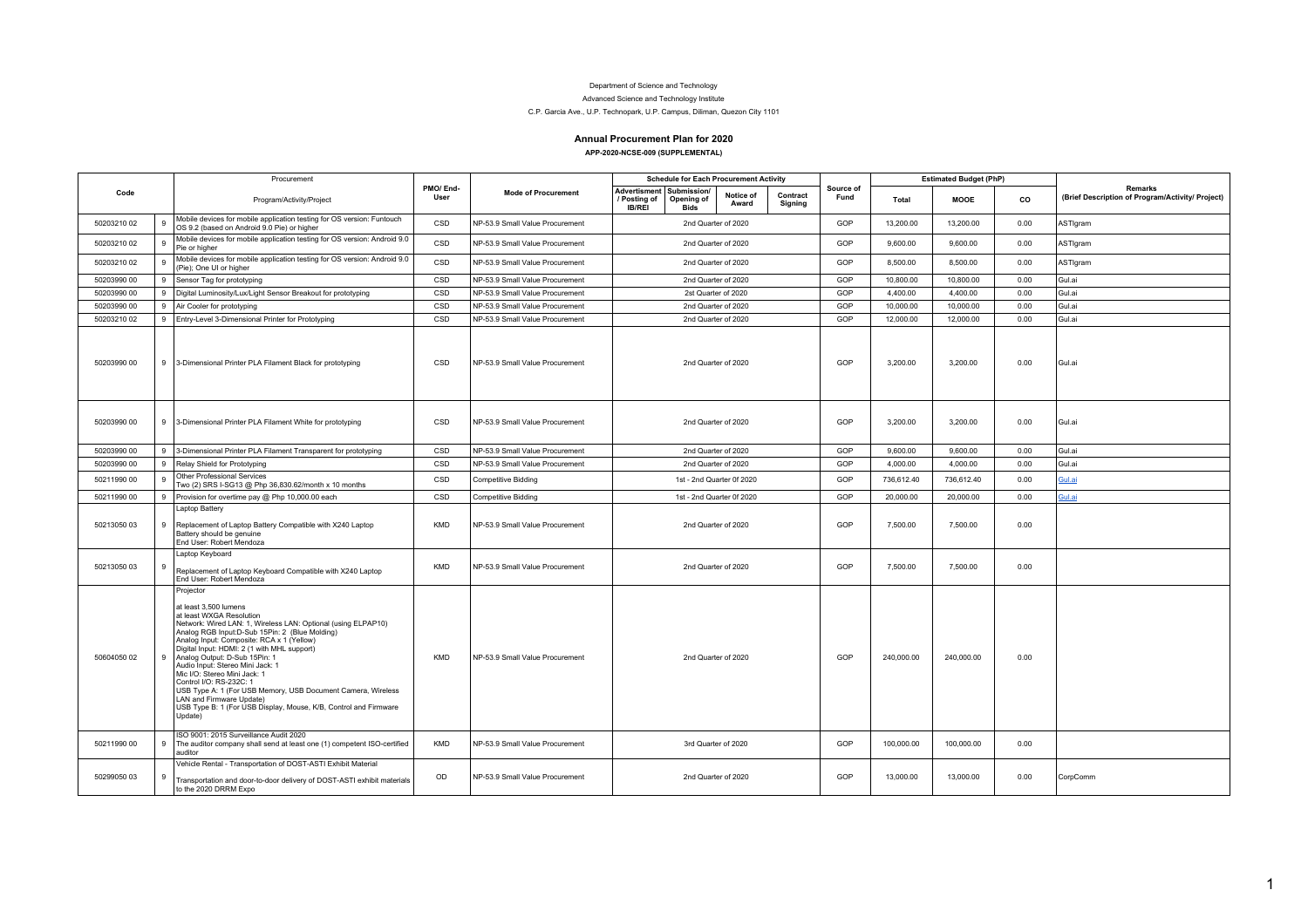|             |              | <b>Wireless Mouse</b>                                                                                                                                                                                                                                                                                                                                                                                                                                                                                                                                                                                                                                                                                                                                         |            |                                 |                           |     |              |              |      |                 |
|-------------|--------------|---------------------------------------------------------------------------------------------------------------------------------------------------------------------------------------------------------------------------------------------------------------------------------------------------------------------------------------------------------------------------------------------------------------------------------------------------------------------------------------------------------------------------------------------------------------------------------------------------------------------------------------------------------------------------------------------------------------------------------------------------------------|------------|---------------------------------|---------------------------|-----|--------------|--------------|------|-----------------|
| 50203010 01 | 9            | Rechargeable<br>Sensing distance up to 10 meters<br>90% reduced click sound<br>24-month battery life with auto-sleep<br>Works with Windows, Mac. and Linux                                                                                                                                                                                                                                                                                                                                                                                                                                                                                                                                                                                                    | OD         | NP-53.9 Small Value Procurement | 2nd Quarter of 2020       | GOP | 2,000.00     | 2.000.00     | 0.00 | <b>TLO</b>      |
| 50299050 01 | 9            | Renewal of Commercial Data Center Lease of Space                                                                                                                                                                                                                                                                                                                                                                                                                                                                                                                                                                                                                                                                                                              | <b>RDD</b> | Renewal of WETI                 | 1st Quarter 0f 2020       |     | 1,849,000.00 | 1,849,000.00 | 0.00 | <b>INNOVATE</b> |
| 50207020 02 | $\mathbf{Q}$ | 13" Portable Touchscreen<br>-Size: 13 inches<br>-Display type: IPS<br>Input: HDMI, VGA<br>Resolution: 1920x1080<br>Note 1: Research and exploratory item<br>*Note 2: To be integrated with other compoents; for prototyping<br>*Note 3: Supplier to provide test unit/ sample of the item for testing and<br>approval of end-user                                                                                                                                                                                                                                                                                                                                                                                                                             | <b>RDD</b> | NP-53.9 Small Value Procurement | 2nd Quarter of 2020       | GOP | 60.000.00    | 60.000.00    | 0.00 | <b>AESS</b>     |
| 50207020 02 | 9            | Portable document scanner<br>-Connectivity: USB 3.0 and WiFi<br>Sensor Type: CIS<br>-Optical Resolution: Support 600 dpi<br>-Supports automatic duplex scanning<br>-With automatic document feeder (ADF)<br>-Supports SANE<br>Supports 230gsm paper thickness<br>Note 1: Research and exploratory item<br>*Note 2: To be integrated with other compoents; for prototyping<br>*Note 3: Supplier to provide test unit/ sample of the item for testing and<br>approval of end-user                                                                                                                                                                                                                                                                               | RDD        | NP-53.9 Small Value Procurement | 2nd Quarter of 2020       | GOP | 45,000.00    | 45,000.00    | 0.00 | <b>AESS</b>     |
| 50207020 02 | 9            | Portable impact printer with ribbon cartridge<br>-Printing: impact dot matrix<br>-Speed: supports 5.1 lines per second<br>-Resolution:<br>-80 DPI (horizontal)<br>--144 DPI (vertical)<br>-Print width: supports 63.5mm<br>-Sensor:<br>--paper end<br>-near end<br>-cover open<br>-black mark<br>-Interface: USB V2.0 FS + Serial + Ethernet<br>-Graphics: Supports user defined fonts, graphics, formats and logos<br>Power: with 24v/2.5A adaptor<br>-Accessories:<br>-with splash proof cover<br>-16 x ribbon cartridge<br>-USB A-B cable<br>*Note 1: Research and exploratory item<br>Note 2: To be integrated with other compoents; for prototyping<br>Note 3: Supplier to provide test unit/ sample of the item for testing and<br>approval of end-user | RDD        | NP-53.9 Small Value Procurement | 2nd Quarter of 2020       | GOP | 35,000.00    | 35,000.00    | 0.00 | <b>AESS</b>     |
| 50203990 00 | 9            | Long Nose Pliers:<br>Color: Red<br>Size: 130mm<br>Material: High Carbon Steel<br>For precision work with soft wire<br>Inclusive of all government fees, taxes and duties.<br>Delivery Period: 60 days upon issuance of NTP                                                                                                                                                                                                                                                                                                                                                                                                                                                                                                                                    | <b>RDD</b> | NP-53.9 Small Value Procurement | 1st - 2nd Quarter of 2020 | GOP | 1,875.00     | 1,875.00     | 0.00 | EPIIC_Y2 (GIA)  |
| 50203990 00 | 9            | 6PCS Bi-Mat Precision Screwdriver Set:<br>1.4mm Slot, 2.0mm Slot, 2.4mm Slot, 3.0mm Slot, 0pt, 1pt<br>Swivel-head handles<br>Tough, plastic handles with soft cushion grip<br>with plastic storage case<br>Inclusive of all government fees, taxes and duties.<br>Delivery Period: 60 days upon issuance of NTP                                                                                                                                                                                                                                                                                                                                                                                                                                               | <b>RDD</b> | NP-53.9 Small Value Procurement | 1st - 2nd Quarter of 2020 | GOP | 1.275.00     | 1.275.00     | 0.00 | EPIIC Y2 (GIA)  |
| 50203990 00 | $\mathbf{Q}$ | 560 pc. Transistor Kit with Component Cabinet:<br>10 pcs each: 2N2222A, 2N2907A, 2N3053, 2N3055, 2N4401, 2N4403,<br>2N5401, 2N7000, MJE3055T, BC547C, MPSA06, MPSA13, TIP31A,<br>TIP32A, TIP102, TIP120<br>100 pcs each: 2N3904, 2N3906, PN2222, PN2907<br>Inclusive of all government fees, taxes and duties.<br>Delivery Period: 60 days upon issuance of NTP                                                                                                                                                                                                                                                                                                                                                                                               | <b>RDD</b> | NP-53.9 Small Value Procurement | 1st - 2nd Quarter of 2020 | GOP | 24,450.00    | 24,450.00    | 0.00 | EPIIC_Y2 (GIA)  |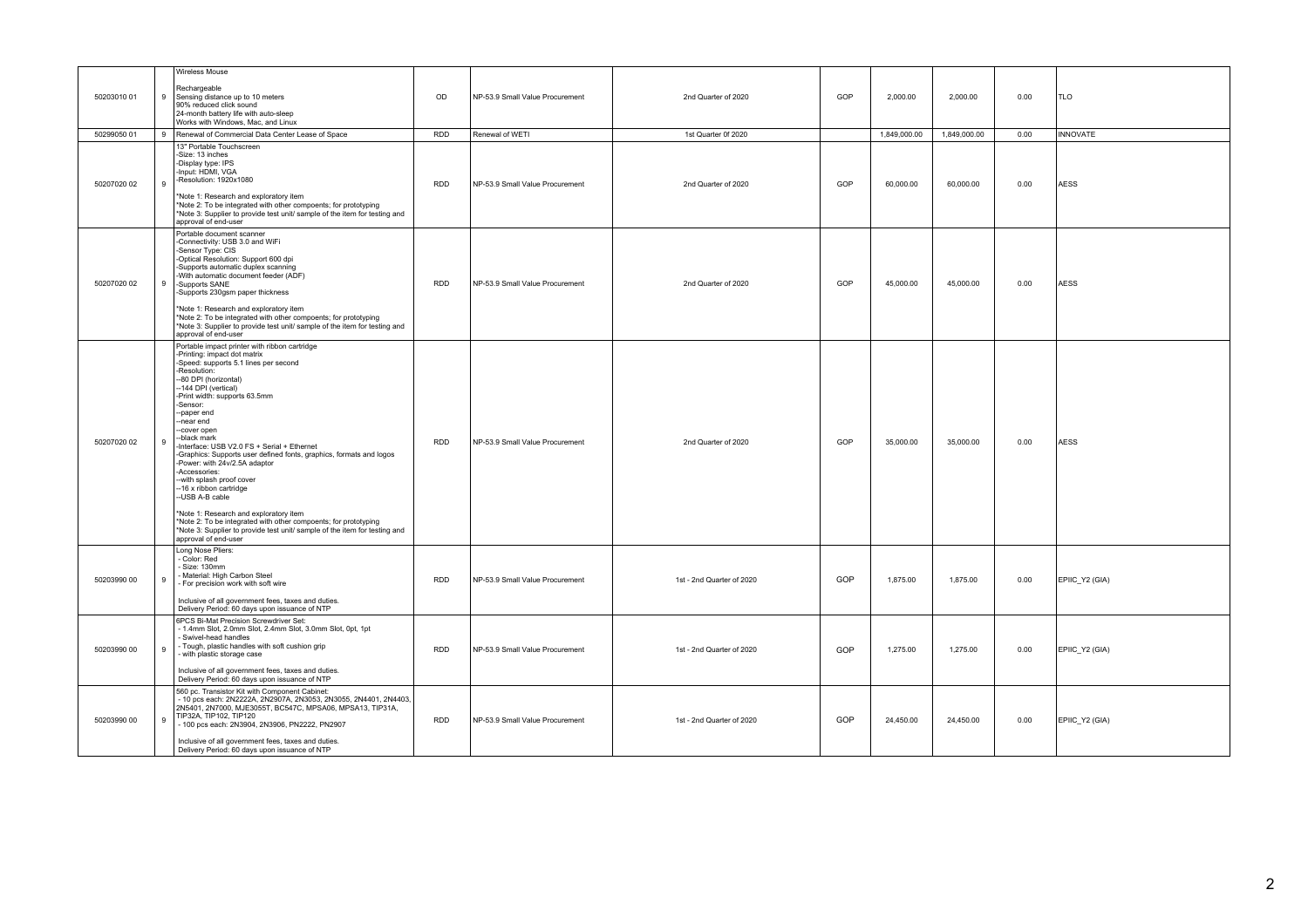| 50203990 00<br>9 | 480 pc. Linear Series Component Kit with Component Cabinet:<br>20 Drawer Component Cabinet<br>20 Clear Dividers<br>- 30 Adhesive Labels for drawers to identify parts in kit, and all the<br>Electronic Components listed in each kit<br>- 10 pcs each: TL072PC, TL074CN, TL082CP, TL084CN, MAX232CPE,<br>LM301N, LM308N, LM311N, LM337T, LF353N, LF356N, LM358N,<br>LM386N-1, LM386N-3, LM393N, LF411CN, LF412CN, LMC555CN,<br>LM556N, LM723CN, LM1458N, LM1488N, LM1489N, ULN2003A,<br>ULN2803A, NE5532, 7808T, 78L12CZ, 7815T, 7905T, 7912CT, 7915T<br>-20 pcs each: LM317T, LM324N, LM339N, LM741CN, LM555CN,<br>7805T, 78L05CZ, 7812T<br>Inclusive of all government fees, taxes and duties.<br>Delivery Period: 60 days upon issuance of NTP                                                                                                                                                             | <b>RDD</b> | NP-53.9 Small Value Procurement | 1st - 2nd Quarter of 2020 | GOP | 37,075.00 | 37,075.00 | 0.00 | EPIIC_Y2 (GIA) |
|------------------|----------------------------------------------------------------------------------------------------------------------------------------------------------------------------------------------------------------------------------------------------------------------------------------------------------------------------------------------------------------------------------------------------------------------------------------------------------------------------------------------------------------------------------------------------------------------------------------------------------------------------------------------------------------------------------------------------------------------------------------------------------------------------------------------------------------------------------------------------------------------------------------------------------------|------------|---------------------------------|---------------------------|-----|-----------|-----------|------|----------------|
| 50203990 00<br>9 | 4000 Series CMOS IC Cabinet Kit:<br>- 20 drawer component cabinet<br>- 20 clear plastic drawers<br>- 20 clear dividers<br>- 30 adhesive labels for drawers to identify parts in kit, and all the<br>Electronic Components listed in each kit<br>CD4071, CD4081, CD4093, CD4511, CD4538, CD4543, CD4584<br>20 pcs each: CD4001, CD4011, CD4013, CD4049, CD4066<br>including 300 pcs refill<br>Inclusive of all government fees, taxes and duties.<br>Delivery Period: 60 days upon issuance of NTP                                                                                                                                                                                                                                                                                                                                                                                                              | <b>RDD</b> | NP-53.9 Small Value Procurement | 1st - 2nd Quarter of 2020 | GOP | 18,550.00 | 18,550.00 | 0.00 | EPIIC_Y2 (GIA) |
| 50203990 00<br>9 | 10 pc. Needle File Set:<br>- Set contents (10 pcs): Round; Half Round; Hand; Triangular; Square;<br>Triangular (Flat Leaf); Oval; Hand (Flat); Crochet; Knife<br>- Length: 160mm<br>Inclusive of all government fees, taxes and duties.<br>Delivery Period: 60 days upon issuance of NTP                                                                                                                                                                                                                                                                                                                                                                                                                                                                                                                                                                                                                       | <b>RDD</b> | NP-53.9 Small Value Procurement | 1st - 2nd Quarter of 2020 | GOP | 5,035.00  | 5,035.00  | 0.00 | EPIIC_Y2 (GIA) |
| 50203990 00<br>9 | Two (2) Lots 22 AWG Stranded Wire:<br>I. One (1) unit Red w/ ff specs:<br>Cross Sectional Area: 0.33 mm <sup>2</sup><br>- American Wire Gauge: 22 AWG<br>Core Strands: 7/0.25 mm<br>Insulation Material: XLPVC<br>Outer Diameter: 2.3mm<br>- Length: 100m<br>Voltage Rating: 600 V<br>- Conductor Material: Tinned Copper<br>Wire Style: UL1431<br>Maximum Operating Temperature: 0-105°C<br>Insulation Wall Thickness: 0.8mm<br>II. One (1) unit Black w/ ff specs:<br>Cross Sectional Area: 0.33 mm <sup>2</sup><br>- American Wire Gauge: 22 AWG<br>Core Strands: 7/0.25 mm<br>- Insulation Material: PVC<br>- Outer Diameter: 1.6mm<br>- Length: 100m<br>Voltage Rating: 300 V<br>- Conductor Material: Tinned Copper<br>Wire Style: UL1430<br>- Operating Temperature: 0-105°C<br>Insulation Wall Thickness: 0.8mm<br>III. One (1) unit Orange w/ ff specs:<br>Cross Sectional Area: 0.33 mm <sup>2</sup> | <b>RDD</b> | NP-53.9 Small Value Procurement | 1st - 2nd Quarter of 2020 | GOP | 14,700.00 | 14,700.00 | 0.00 | EPIIC_Y2 (GIA) |
| 50203990 00<br>9 | American Wire Gauge: 22 AWG<br>Two (2) Lots 30 AWG Wire-Wrapping Wire:<br>1. One (1) unit each: White and Blue w/ ff specs:<br>a. Cross Sectional Area: 0.05 mm <sup>2</sup><br>b. American Wire Gauge: 30 AWG<br>c. Core Strands: 1/0.25 mm<br>d. Insulation Material: ETFE<br>e. Outer Diameter: 0.55mm<br>f. Length: 50m<br>g. Voltage Rating: 300 V<br>h. Conductor Material: Silver Plated Copper<br>i. Wire Style: MIL-W-81822/13<br>j. Operating Temperature: -65°C to +160°C<br>k. Insulation Wall Thickness: 0.2mm<br>I. Cable Shape: Single Core<br>Inclusive of all government fees, taxes and duties.<br>Delivery Period: 60 days upon issuance of NTP                                                                                                                                                                                                                                             | <b>RDD</b> | NP-53.9 Small Value Procurement | 1st - 2nd Quarter of 2020 | GOP | 5,775.00  | 5,775.00  | 0.00 | EPIIC_Y2 (GIA) |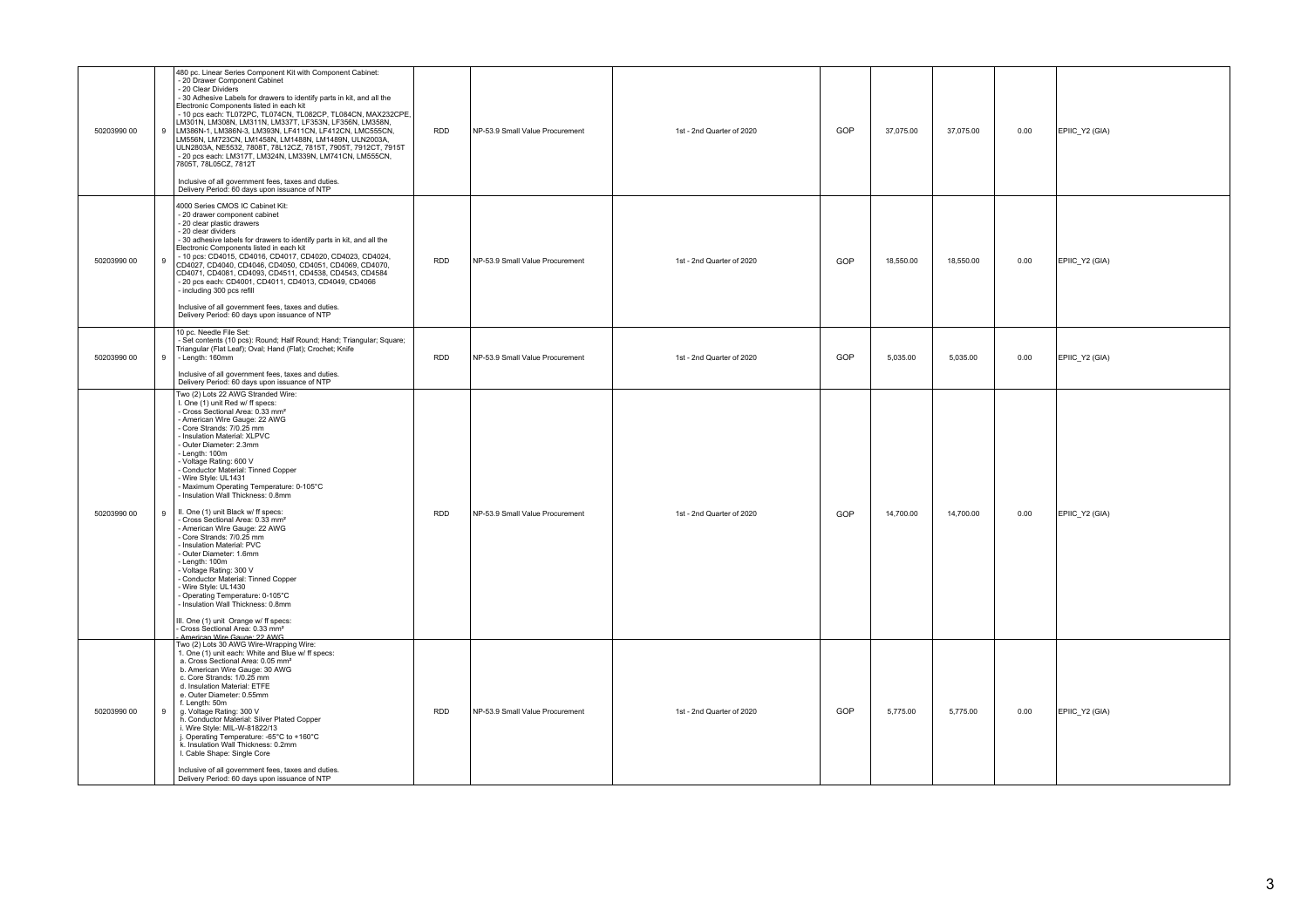| 50203990 00 | 9 | Vinyl Gloves:<br>Glove Type: Minimal Risk<br>Number of Gloves: 100<br>- Glove Size: 9.5 to XL<br>- Glove Material: Powder-Free Vinyl<br>- Colour: Blue<br>Food Safe: No<br>Accepted Quality Level (AQL): 1.5<br>Inclusive of all government fees, taxes and duties.<br>Delivery Period: 60 days upon issuance of NTP | <b>RDD</b> | NP-53.9 Small Value Procurement | 1st - 2nd Quarter of 2020 | GOP | 2,675.00   | 2,675.00   | 0.00 | EPIIC_Y2 (GIA)            |
|-------------|---|----------------------------------------------------------------------------------------------------------------------------------------------------------------------------------------------------------------------------------------------------------------------------------------------------------------------|------------|---------------------------------|---------------------------|-----|------------|------------|------|---------------------------|
| 50203990 00 | 9 | FR4 (1 and 2 layer, presensitised) Laminates<br>10 PCBs FR4 (35 um, 510x1150x1.5 mm thick, 1 side)<br>10 PCBs FR4 (35 µm, 510x1150x1.5 mm thick, 2 sides)                                                                                                                                                            | <b>RDD</b> | NP-53.9 Small Value Procurement | 1st - 2nd Quarter of 2020 | GOP | 190,080.00 | 190,080.00 | 0.00 | EPIIC_Y2 (GIA)            |
| 50203990 00 | 9 | Chemicals and etchants<br>Stripper for negative photoresists (10x250g bags)<br>Ferric Chloride (2x25 liter jerry can)<br>Stain Remover (25x1 kg bag)<br>Black out spray (5 spray bottles - 150ml each)<br>And other local supplies needed for this operation                                                         | <b>RDD</b> | NP-53.9 Small Value Procurement | 1st - 2nd Quarter of 2020 | GOP | 90,964.50  | 90,964.50  | 0.00 | EPIIC_Y2 (GIA)            |
| 50203990 00 | 9 | Plating consumables<br>Two (2) sets of Through hole plating machine consumables starter set<br>(DS270-500mL, DS400-25L, DS500-500mL, DS650L-5L, DS650P-5L,<br>DS650C-500mL, CU400C-25L, CU400A-1L)<br>One (1) set of Solder Mask starter set (1 Roll 305mmx75m, 75um)                                                | <b>RDD</b> | NP-53.9 Small Value Procurement | 1st - 2nd Quarter of 2020 | GOP | 270,845.30 | 270,845.30 | 0.00 | EPIIC_Y2 (GIA)            |
| 50203990 00 | 9 | Wastewater Treatment Supplies<br>One (1) cotton pre-filter.<br>Two (2) cation filter.<br>One (1) pH neutraliser<br>Active carbon filter candle<br>Anion exchange resin<br>Kation exchange resin                                                                                                                      | <b>RDD</b> | NP-53.9 Small Value Procurement | 1st - 2nd Quarter of 2020 | GOP | 33,480.70  | 33,480.70  | 0.00 | EPIIC_Y2 (GIA)            |
| 50203990 00 | 9 | aser Photoplotter / Layout film<br>Film starter set, 50 sheets film<br>Developer, 30 liters<br>Fixer, 30 liters<br>Special-tape,<br>Drying tissue                                                                                                                                                                    | <b>RDD</b> | NP-53.9 Small Value Procurement | 1st - 2nd Quarter of 2020 | GOP | 64,900.00  | 64,900.00  | 0.00 | EPIIC_Y2 (GIA)            |
| 50203990 00 | 9 | Cutting Blades<br>Additional pair of cutting blades for the board                                                                                                                                                                                                                                                    | <b>RDD</b> | NP-53.9 Small Value Procurement | 1st - 2nd Quarter of 2020 | GOP | 30,800.00  | 30,800.00  | 0.00 | EPIIC_Y2 (GIA)            |
| 50203010 02 | 9 | HP Ink Cartridge, Tri-Colour 678, compatible with HP printer Deskjet                                                                                                                                                                                                                                                 | <b>RDD</b> | NP-53.5 Agency-to-Agency        | 1st Quarter of 2020       | GOP | 16,625.00  | 16,625.00  | 0.00 | APP-CSE<br>EPIIC_Y2 (GIA) |
| 50203010 02 | 9 | HP Ink Cartridge, Black 678, compatible with HP printer Deskjet                                                                                                                                                                                                                                                      | RDD        | NP-53.5 Agency-to-Agency        | 1st Quarter of 2020       | GOP | 9,975.00   | 9,975.00   | 0.00 | APP-CSE<br>EPIIC_Y2 (GIA) |
| 50203010 02 | 9 | EPSON Bottle Ink, Cyan 664, (70ml), compatible with Epson Printer                                                                                                                                                                                                                                                    | <b>RDD</b> | NP-53.5 Agency-to-Agency        | 1st Quarter of 2020       | GOP | 7,700.00   | 7,700.00   | 0.00 | APP-CSE<br>EPIIC_Y2 (GIA) |
| 50203010 02 | 9 | EPSON Bottle Ink, Black 664, (70ml), compatible with Epson Printer                                                                                                                                                                                                                                                   | RDD        | NP-53.5 Agency-to-Agency        | 1st Quarter of 2020       | GOP | 6,860.00   | 6,860.00   | 0.00 | APP-CSE<br>EPIIC_Y2 (GIA) |
| 50203010 02 |   | 9   EPSON Bottle Ink, Yellow 664, (70ml), compatible with Epson Printer                                                                                                                                                                                                                                              | RDD        | NP-53.5 Agency-to-Agency        | 1st Quarter of 2020       | GOP | 7,700.00   | 7,700.00   | 0.00 | APP-CSE<br>EPIIC_Y2 (GIA) |
| 50203010 02 |   | 9   EPSON Bottle Ink, Magenta 664, (70ml), compatible with Epson Printer                                                                                                                                                                                                                                             | <b>RDD</b> | NP-53.5 Agency-to-Agency        | 1st Quarter of 2020       | GOP | 7,700.00   | 7,700.00   | 0.00 | APP-CSE<br>EPIIC_Y2 (GIA) |
| 50203010 02 | 9 | 1/12 D Type 3 Ring Binder A4 Size- For standard EMC Testing                                                                                                                                                                                                                                                          | RDD        | NP-53.5 Agency-to-Agency        | 1st Quarter of 2020       | GOP | 2,280.00   | 2,280.00   | 0.00 | APP-CSE<br>EPIIC_Y2 (GIA) |
| 50203010 02 | 9 | Petty Cash Voucher for EPDC, A6, 14cm x 10.9cm, 50 sheets per pad,<br>10 pads per bundle                                                                                                                                                                                                                             | <b>RDD</b> | NP-53.5 Agency-to-Agency        | 1st Quarter of 2020       | GOP | 237.00     | 237.00     | 0.00 | APP-CSE<br>EPIIC_Y2 (GIA) |
| 50203010 02 | 9 | Copy Paper, A4, 80gsm                                                                                                                                                                                                                                                                                                | <b>RDD</b> | NP-53.5 Agency-to-Agency        | 1st Quarter of 2020       | GOP | 8,650.00   | 8,650.00   | 0.00 | APP-CSE<br>EPIIC Y2 (GIA) |
| 50203010 02 | 9 | Tape, Transparent, 24mm (±1mm), 50m                                                                                                                                                                                                                                                                                  | <b>RDD</b> | NP-53.5 Agency-to-Agency        | 1st Quarter of 2020       | GOP | 240.00     | 240.00     | 0.00 | APP-CSE<br>EPIIC_Y2 (GIA) |
| 50203010 02 | 9 | Tape, Packing, 48mm (±1mm), 50m                                                                                                                                                                                                                                                                                      | RDD        | NP-53.5 Agency-to-Agency        | 1st Quarter of 2020       | GOP | 440.00     | 440.00     | 0.00 | APP-CSE<br>EPIIC_Y2 (GIA) |
| 50203010 02 | 9 | Sign Pen, blue, liquid gel, 0.5mm needle tip                                                                                                                                                                                                                                                                         | <b>RDD</b> | NP-53.5 Agency-to-Agency        | 1st Quarter of 2020       | GOP | 1,200.00   | 1,200.00   | 0.00 | APP-CSE<br>EPIIC_Y2 (GIA) |
| 50203010 02 | 9 | Whiteboard Marker Blue                                                                                                                                                                                                                                                                                               | <b>RDD</b> | NP-53.5 Agency-to-Agency        | 1st Quarter of 2020       | GOP | 150.00     | 150.00     | 0.00 | APP-CSE<br>EPIIC_Y2 (GIA) |
| 50203010 02 | 9 | Envelope, Brown, A4, 50 pcs per box                                                                                                                                                                                                                                                                                  | <b>RDD</b> | NP-53.5 Agency-to-Agency        | 1st Quarter of 2020       | GOP | 675.00     | 675.00     | 0.00 | APP-CSE<br>EPIIC_Y2 (GIA) |
| 50203010 02 |   | 9   Envelope, Brown, Legal, 500 pcs per box                                                                                                                                                                                                                                                                          | <b>RDD</b> | NP-53.5 Agency-to-Agency        | 1st Quarter of 2020       | GOP | 930.00     | 930.00     | 0.00 | APP-CSE<br>EPIIC_Y2 (GIA) |
| 50203010 02 | 9 | Envelope, Mailing, White, 500 pcs per box                                                                                                                                                                                                                                                                            | <b>RDD</b> | NP-53.5 Agency-to-Agency        | 1st Quarter of 2020       | GOP | 380.00     | 380.00     | 0.00 | APP-CSF<br>EPIIC_Y2 (GIA) |
| 50203010 02 | 9 | Envelope, Expanding, Plastic, with elestic strap for closing or binding,<br>380 mm x 260 mm                                                                                                                                                                                                                          | RDD        | NP-53.5 Agency-to-Agency        | 1st Quarter of 2020       | GOP | 640.00     | 640.00     | 0.00 | APP-CSE<br>EPIIC_Y2 (GIA) |
| 50203010 02 | 9 | Folder, Brown, A4, 100 pcs per pack                                                                                                                                                                                                                                                                                  | <b>RDD</b> | NP-53.5 Agency-to-Agency        | 1st Quarter of 2020       | GOP | 282.00     | 282.00     | 0.00 | APP-CSE<br>EPIIC Y2 (GIA) |
| 50203010 02 | 9 | Folder, Brown, Legal, 100 pcs per pack                                                                                                                                                                                                                                                                               | <b>RDD</b> | NP-53.5 Agency-to-Agency        | 1st Quarter of 2020       | GOP | 324.00     | 324.00     | 0.00 | APP-CSE<br>EPIIC_Y2 (GIA) |
| 50203010 02 | 9 | Fastener, (Plastic), 50 pcs per box                                                                                                                                                                                                                                                                                  | RDD        | NP-53.5 Agency-to-Agency        | 1st Quarter of 2020       | GOP | 240.00     | 240.00     | 0.00 | APP-CSE<br>EPIIC_Y2 (GIA) |
| 50203010 02 | 9 | Staple Wire, Standard (No. 35), 26/6 (5000 pcs)                                                                                                                                                                                                                                                                      | <b>RDD</b> | NP-53.5 Agency-to-Agency        | 1st Quarter of 2020       | GOP | 500.00     | 500.00     | 0.00 | APP-CSE<br>EPIIC_Y2 (GIA) |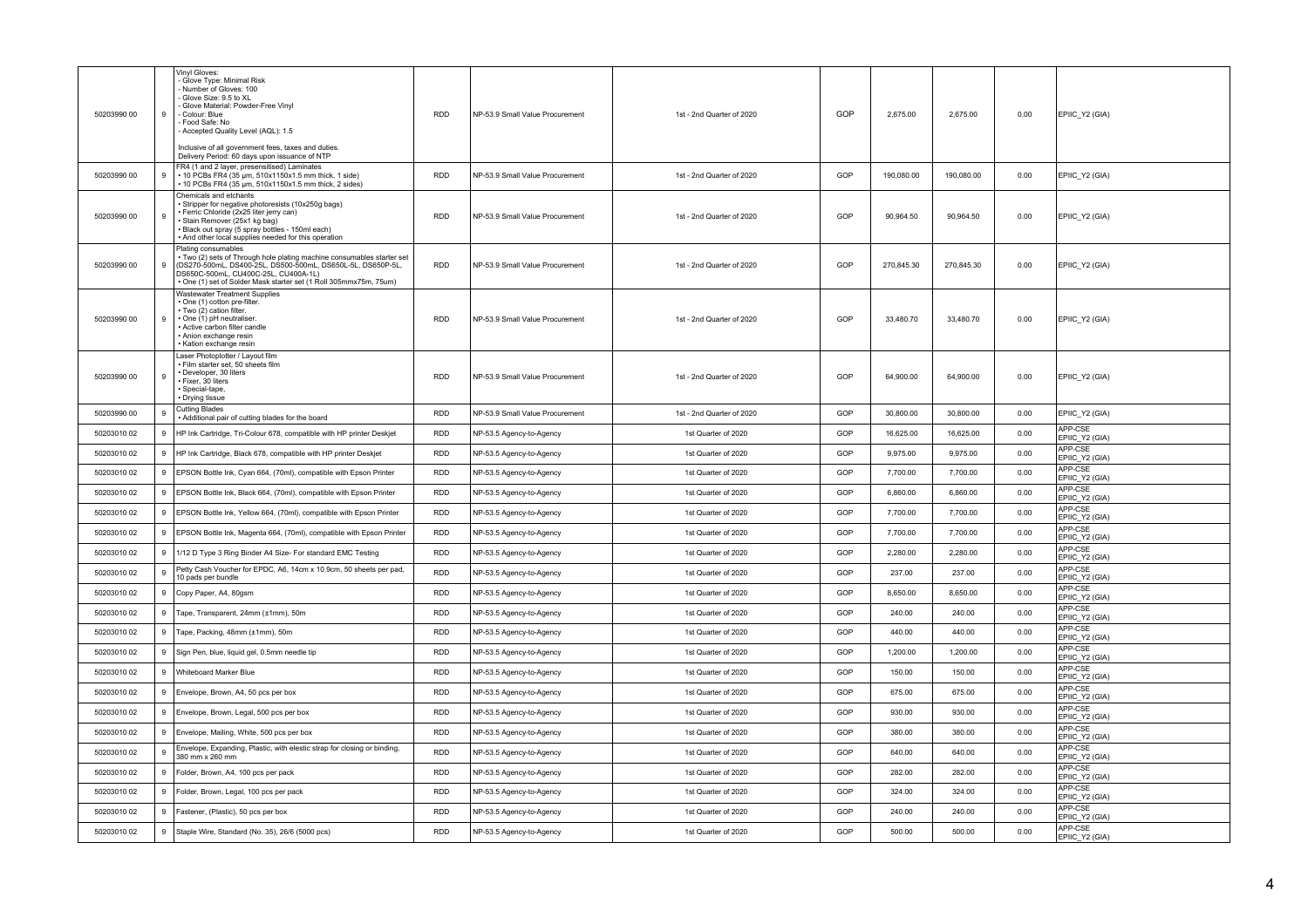| 50203010 02 | $_{9}$ | Paper Clip, vinyl/plastic coated, length: 33mm min, wire diameter: 0.79<br>mm min, total length of wire used: 98mm min, assorted colors, 100<br>pieces per box, at least 52g                                                                                                                                                                                                                                                                                                                                                                                                                                                                                                                                                                                                                                                                                                                                                                                                                                                                                                                                                                                                                                                                                                                                                                                                                                                                                                                                                                                                                                                                                                                                                                | RDD        | NP-53.5 Agency-to-Agency | 1st Quarter of 2020       | GOP | 200.00     | 200.00   | 0.00       | APP-CSE<br>EPIIC_Y2 (GIA) |
|-------------|--------|---------------------------------------------------------------------------------------------------------------------------------------------------------------------------------------------------------------------------------------------------------------------------------------------------------------------------------------------------------------------------------------------------------------------------------------------------------------------------------------------------------------------------------------------------------------------------------------------------------------------------------------------------------------------------------------------------------------------------------------------------------------------------------------------------------------------------------------------------------------------------------------------------------------------------------------------------------------------------------------------------------------------------------------------------------------------------------------------------------------------------------------------------------------------------------------------------------------------------------------------------------------------------------------------------------------------------------------------------------------------------------------------------------------------------------------------------------------------------------------------------------------------------------------------------------------------------------------------------------------------------------------------------------------------------------------------------------------------------------------------|------------|--------------------------|---------------------------|-----|------------|----------|------------|---------------------------|
| 50203010 02 | 9      | Clear Sheet Refill, A4, 10 sheets, 11 holes                                                                                                                                                                                                                                                                                                                                                                                                                                                                                                                                                                                                                                                                                                                                                                                                                                                                                                                                                                                                                                                                                                                                                                                                                                                                                                                                                                                                                                                                                                                                                                                                                                                                                                 | <b>RDD</b> | NP-53.5 Agency-to-Agency | 1st Quarter of 2020       | GOP | 700.00     | 700.00   | 0.00       | APP-CSE<br>EPIIC Y2 (GIA) |
| 50203010 02 | $_{9}$ | Clear Sheet Refill, Long, 10 sheets, 11 holes                                                                                                                                                                                                                                                                                                                                                                                                                                                                                                                                                                                                                                                                                                                                                                                                                                                                                                                                                                                                                                                                                                                                                                                                                                                                                                                                                                                                                                                                                                                                                                                                                                                                                               | <b>RDD</b> | NP-53.5 Agency-to-Agency | 1st Quarter of 2020       | GOP | 392.00     | 392.00   | 0.00       | APP-CSE<br>EPIIC_Y2 (GIA) |
| 50203010 02 |        | 9 Stapler, Heavy Duty (Binder Type)                                                                                                                                                                                                                                                                                                                                                                                                                                                                                                                                                                                                                                                                                                                                                                                                                                                                                                                                                                                                                                                                                                                                                                                                                                                                                                                                                                                                                                                                                                                                                                                                                                                                                                         | <b>RDD</b> | NP-53.5 Agency-to-Agency | 1st Quarter of 2020       | GOP | 2,760.00   | 2,760.00 | 0.00       | APP-CSE<br>EPIIC_Y2 (GIA) |
| 5020301002  |        | 9 Staple Wires, Heavy Duty, 23/13 1/2" (1000 pcs)                                                                                                                                                                                                                                                                                                                                                                                                                                                                                                                                                                                                                                                                                                                                                                                                                                                                                                                                                                                                                                                                                                                                                                                                                                                                                                                                                                                                                                                                                                                                                                                                                                                                                           | <b>RDD</b> | NP-53.5 Agency-to-Agency | 1st Quarter of 2020       | GOP | 440.00     | 440.00   | 0.00       | APP-CSE<br>EPIIC Y2 (GIA) |
| 50604050 14 | $_{9}$ | 350Mhz Mixed Signal Oscilloscope with Logic Probe, Computer &<br>Embedded Serial Triggering and Analysis:<br>1. Analog Bandwidth: 350 MHz<br>2. Channels:<br>2.1. Analog: 4 4 input analog channels with passive probes with at least<br>500MHz badwidth<br>2.2. Digital: 16 input digital channels including active logic probes<br>3. Max. Sample Rate of Analog Channel:<br>3.1. Single-channel: 8 GSa/s<br>3.2. Half-channel: 4 GSa/s<br>3.3. All channels: 2 GSa/s<br>4. Max. Memory Depth:<br>4.1. Analog Channel:<br>4.1.a. Single-channel: 200 Mpts<br>4.1.b. Half-channel: 100 Mpts<br>4.1.c. All channels: 50 Mpts<br>4.2. Digital Channel: 25 Mpts (all channels)<br>5. Max. Waveform Capture Rate: ≥500,000 wfms/s<br>6. Range of Time Base: 1 ns/div~1ks/div<br>7. Vertical Sensitivity Range: 500 uV/div~10 V/div<br>8. DC Gain Accuracy: ± 3% of full scale<br>9. Hardware Real-time Waveform Recording and Playing: ≥450,000<br>wfms (single-channel)<br>10. Trigger Type: Edge trigger, Pulse trigger, Slope trigger, Video<br>trigger, Pattern trigger, Duration trigger, Timeout trigger, Runt trigger,<br>Window trigger, Delay trigger, Setup/Hold trigger, Nth Edge trigger,<br>RS232, UART, I2C, SPI<br>11. Decoding Type: Parallel, RS232, UART, I2C, SPI<br>12. Waveform Calculation: A+B, A-B, A×B, A/B, FFT, A&&B, A  B, A^B,<br>IA, Intg, Diff, Sqrt, Lg, Ln, Exp, Abs, AX+B, LowPass, HighPass,<br>BandPass, and BandStop<br>13. Auto Measurement: 41 auto measurements; and up to 10<br>measurements can be displayed at a time<br>14. Enhanced FF: Record Length: Max. 1 Mpts; Window Type:<br>Rectangular, Blackman-Harris, Hanning (default), Hamming, Flattop, and<br>Triangle; Peak Search: max 15 peaks | <b>RDD</b> | Competitive Bidding      | 1st - 2nd Quarter of 2020 | GOP | 300,000.00 | 0.00     | 300,000.00 | EPIIC_Y2 (GIA)            |
| 50605040 14 | $_{9}$ | Spectrum Analyzer with Tracking Generator:<br>1. Type (Spectrum Analyzer): Benchtop<br>2. Frequency Range: 9 kHz to 3.2 GHz<br>3. Frequency Resolution: 1 Hz<br>4. Aging Rate: <1 ppm/year<br>5. SSB Phase Noise(fc=1GHz): <- 98 dBc/Hz@10kHz offset, <-100<br>dBc/Hz@100kHz offset (typ.)<br>6. Resolution Bandwidth<br>6.1. -3 dB: 10 Hz to 1 MHz, in 1-3-10 sequence<br>6.2. -6 dB: 200 Hz, 9 kHz<br>7. Video Bandwidth (-3 dB): 1 Hz to 3 MHz, in 1-3-10 sequence<br>8. Displayed Average Noise Level (DANL) (condition: PA on,<br>attenuation = $0$ dB, $RBW = VBW = 100 Hz$ , sample detector, trace<br>average ≥ 50, tracking generator off, normalized to 1Hz, 20°C to 30°C,<br>input impendence = $50 \Omega$ ):<br>8.1. 100 kHz to 1 MHz: <- 152 dBm (typ.)<br>8.2. 1 MHz to 5 MHz: <- 152 dBm, <- 155 dBm (typ.)<br>8.3. 5 MHz to 3.2 GHz <- 157 dBm, <- 161 dBm (typ.)<br>9. Trace Detectors: normal, positive-peak, negative-peak, sample, RMS,<br>voltage average<br>10. Trace Functions: clear write, max hold, min hold, average, view,<br>blank<br>11. Units of Level Axis: dBm, dBmV, dBuV, nV, uV, mV, V, nW, uW,<br>mW, W<br>12. Level Measurement Uncertainty: < 0.8 dB (nom.)<br>13. Tracking Generator<br>13.1. Frequency Range: 100 kHz to 3.2<br>13.2. Output Level Range: 40 dBm to 0 dBm<br>13.3. Output Level Resolution: 1 dB<br>14. SSC Measurement Bandwidth: 1.5 MHz<br>15. Warranty: at least one (1) year<br>Inclusive of all government fees, taxes and duties.<br>Delivery Period: 60 days upon receipt of NTP                                                                                                                                                                                          | <b>RDD</b> | Competitive Bidding      | 1st - 2nd Quarter of 2020 | GOP | 260,000.00 | 0.00     | 260,000.00 | EPIIC Y2 (GIA)            |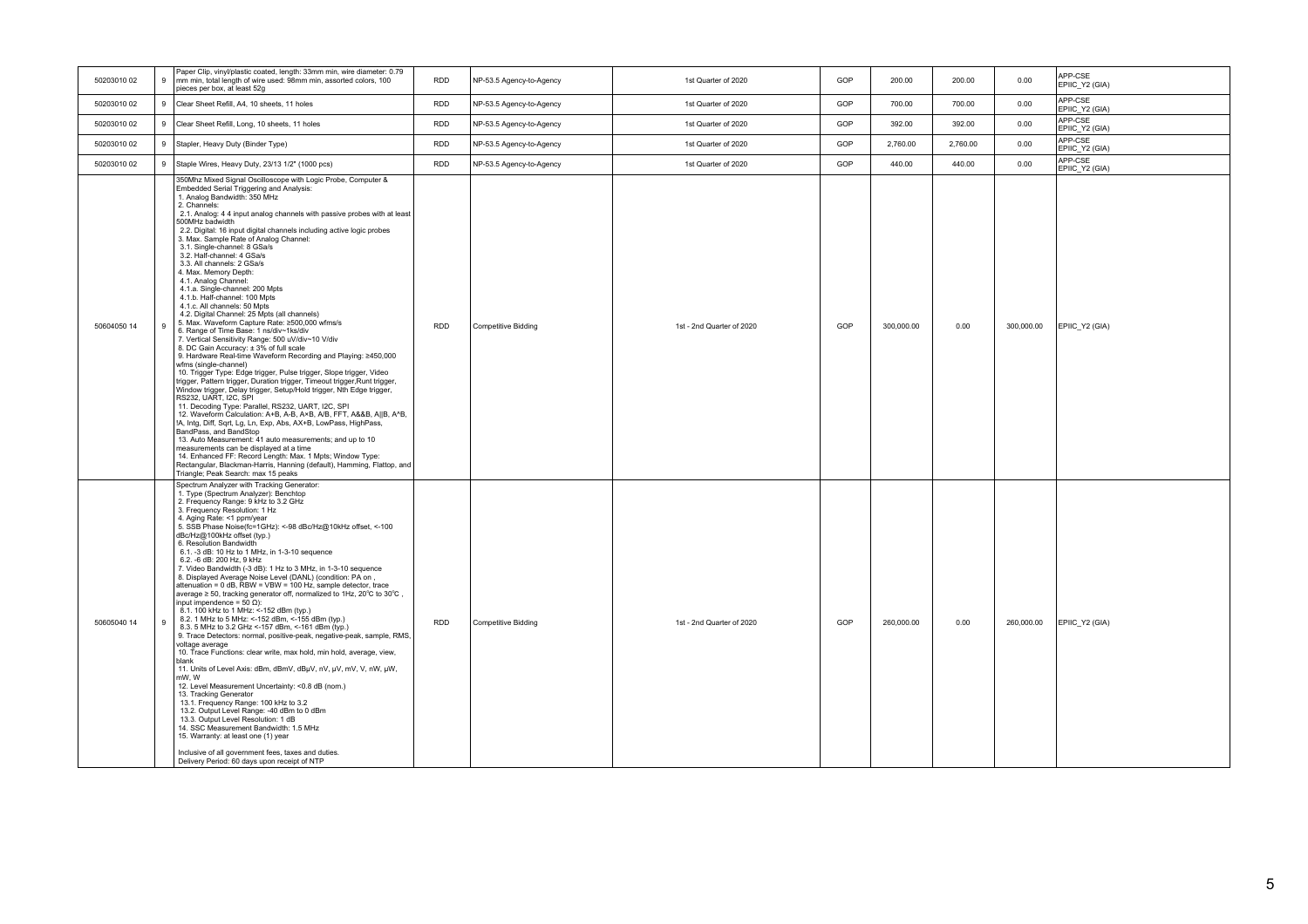| 50604050 14 | Arbitrary Function Generator with PC based waveform editing software<br>license:<br>1. Channel: 2<br>2. Maximum Frequency: 200MHz 160MHz 100MHz 60MHz<br>3. Sample Rate: 500Msa/s<br>4. Standard Waveforms: Sine, Square, Ramp, Pulse, Noise, Harmonics<br>(up to 16 orders)<br>5. Arbitrary Waveforms: Sinc, Exponential Rise, Exponential Fall, ECG,<br>Gauss, HaverSine, Lorentz, DualTone, DC, etc. up to 150 waveforms<br>6. Waveform Length: 16K<br>7. Vertical Resolution: 14bits<br>8. Sine: 1uHz-200MHz 1uHz-160MHz 1uHz-100MHz 1uHz-60MHz<br>9. Square: 1uHz-60MHz 1uHz-50MHz 1uHz-40MHz 1uHz-25MHz<br>10. Ramp: 1uHz-5MHz 1uHz-4MHz 1uHz-3MHz 1uHz-1MHz<br>11. Pulse/arb: 1uHz-50MHz 1uHz-40MHz 1uHz-25MHz 1uHz-15MHz<br>12. Noise (-3dB): 120MHz 120MHz 80MHz 60MHz<br>13. Sine Wave Spectrum Purity Total Harmonic Distortion: < 0.1% (10Hz-<br>9<br>20KHz,0dBm); Phase Noise: ≤-115dBc@10MHz (0dBm,10KHz offset)<br>14. Square: Rise/Fall Time <8ns <8ns <10ns <12ns<br>15. Jitter (rms): ≤ 5MHz: 2ppm+500ps, >5MHz: 500ps<br>16. Amplitude (into 50 $\Omega$ ): $\leq$ 20MHz: 1mVpp-10Vpp; $\leq$ 60MHz: 1mVpp-<br>5Vpp; ≤ 120MHz:1mV-2.5Vpp; ≤ 200MHz:1mV-1Vpp<br>17. Modulation Type: AM, FM, PM, ASK, FSK, PSK, BPSK, QPSK,<br>3FSK, 4FSK, OSK, PWM<br>18. Work Mode: Continue, Burst, Sweep, Modulation<br>19. Burst Characteristics: Carrier Frequency 2mHz-100MHz, Burst<br>Count: 1 to 1 000 000 or Infinite; trigger source: internal, external,<br>manual<br>20. With Perpetual PC based waveform editing software license<br>21. Warranty: at least one (1) year<br>Inclusive of all government fees, taxes and duties.<br>Delivery Period: 60 days upon receipt of NTP | <b>RDD</b> | <b>Competitive Bidding</b> | 1st - 2nd Quarter of 2020 | GOP<br>106,000.00 | 0.00 | 106,000.00 | EPIIC_Y2 (GIA) |
|-------------|--------------------------------------------------------------------------------------------------------------------------------------------------------------------------------------------------------------------------------------------------------------------------------------------------------------------------------------------------------------------------------------------------------------------------------------------------------------------------------------------------------------------------------------------------------------------------------------------------------------------------------------------------------------------------------------------------------------------------------------------------------------------------------------------------------------------------------------------------------------------------------------------------------------------------------------------------------------------------------------------------------------------------------------------------------------------------------------------------------------------------------------------------------------------------------------------------------------------------------------------------------------------------------------------------------------------------------------------------------------------------------------------------------------------------------------------------------------------------------------------------------------------------------------------------------------------------------------------------------------------------------------------------------------------------------------------------|------------|----------------------------|---------------------------|-------------------|------|------------|----------------|
| 50605040 14 | Vector Signal Generator:<br>1. Frequency Range: 1MHz to 6.1GHz (RF band) 100Hz to 1MHz (Low<br>band), 1Hz resolution, 0.5PPM clock accuracy<br>2. Output level range: -100dBm~+10dBm (1MHz ~4GHz), -100<br>dBm~+0dBm (4GHz ~6.1GHz), -50dBm~0dBm (Low band), 0.25dB<br>resolution<br>3. Working mode: CW mode, frequency sweeping, frequency hopping,<br>pulse modulation and simultaneous I&Q modulation (100KB data buffer)<br>4. Analog modulation: AM, FM, PM<br>5. Digital modulation: ASK, FSK, 4FSK, GFSK, MSK, GMSK, SFSK, and<br>more modulation signal based on the I&Q engine<br>$\overline{9}$<br>6. Phase modulation: BPSK, 4PSK, 8PSK, 16QAM, 32QAM, 64QAM<br>and more modulation signal based on the I&Q engine<br>7. Low band function: Sin wave, I&Q modulation, arbitrary signal<br>waveform (raw data file) and modulated any low band signal into RF<br>signal with AM, FM and PM.<br>8. Pulse signal modulation: pulse width 0.25us~5s, repeat time:<br>40us~20S (single frequency), 400us~20s (Sweeping and hopping)<br>9. Warranty: at least one (1) year<br>Inclusive of all government fees, taxes and duties.<br>Delivery Period: 60 days upon receipt of NTP                                                                                                                                                                                                                                                                                                                                                                                                                                                                                                          | RDD        | Competitive Bidding        | 1st - 2nd Quarter of 2020 | GOP<br>60,000.00  | 0.00 | 60,000.00  | EPIIC_Y2 (GIA) |
| 50605040 14 | Benchtop Precision Digital Multimeter:<br>1. Type: Bench<br>2. Absolute Maximum DC Current Measurement: 10.1A dc<br>3. Absolute Maximum AC Current Measurement: 10.1A ac<br>4. Absolute Maximum AC Voltage Measurement: 750V ac<br>5. Absolute Maximum Resistance Measurement: 120ΜΩ<br>6. Absolute Maximum DC Voltage Measurement: 1010Vdc<br>7. Absolute Maximum Temperature Measurement: +400 °C. +760 °C.<br>+1000 °C, +1300 °C, +1372 °C, +1768 °C, +1820 °C<br>8. Absolute Maximum Capacitance Measurement: 120µF<br>9. Functions Measured: AC Current, AC Voltage, Capacitance,<br>Continuity, DC Current, DC Voltage, Diode, Frequency, Period,<br>Resistance, Temperature<br>10. True RMS: Yes<br>9<br>11. Maximum Frequency: 300kHz<br>12. Resistance Measurement Resolution: 1µ0<br>13. Temperature Measurement Resolution: 0.001°C<br>14. Capacitance Measurement Resolution: 0.01pF<br>15. Maximum Operating Temperature: +50°C<br>16. Battery Type: Li-Ion<br>17. Safety Category Voltage: 1000V<br>18. Minimum Operating Temperature: 0°C<br>19. Battery Life: 3 years<br>20. Safety Category Level: CAT II<br>21. Warranty: at least one (1) year<br>Inclusive of all government fees, taxes and duties.<br>Delivery Period: 60 days upon receipt of NTP                                                                                                                                                                                                                                                                                                                                                                                                                         | RDD        | <b>Competitive Bidding</b> | 1st - 2nd Quarter of 2020 | GOP<br>125,000.00 | 0.00 | 125,000.00 | EPIIC_Y2 (GIA) |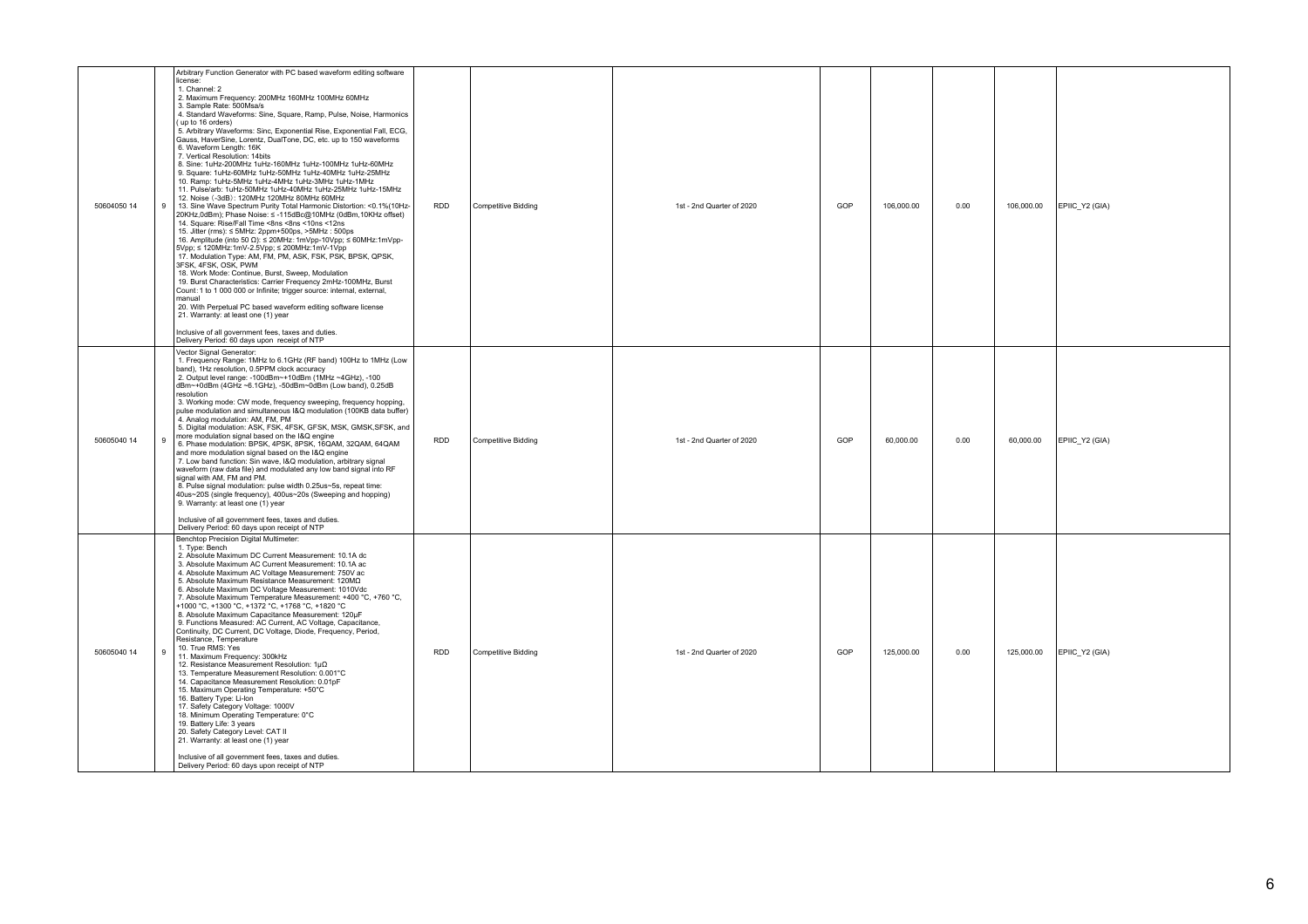| 50605040 14 | Dual Display Handheld Digital Multimeter:<br>1. Measurement Function: DC voltage, AC voltage, DCV+ACV, DC<br>current, AC current, DCA+ACA, resistance, frequency, temperature,<br>capacitance, duty cycle, decibel calculation, continuity check, diode test,<br>low-power resistance<br>1.1. For AC voltage/current, RMS/MEAN detection can be switched.<br>1.2. For AC voltage/current, the low-pass filter can be turned on/off.<br>2. Data hold/auto hold/peak hold, range hold.<br>maximum/minimum/average values resistance, capacitance zero,<br>relative and percentage value calculation, manual-mode memory,<br>logging-mode memory, auto power off, backlight (white LED)<br>3. Display: 5-digit LCD 7-segment<br>4. Digital display: Main display; [50,000] counts<br>5. Sub-display; [50,000] counts<br>6. Bar graph display: 51-segment<br>7. Polarity indicator: "-" appears automatically when the polarity is<br>egative<br>8. Overrange indicator: "OL"<br>9. Basic accuracy: 0.020%<br>10. True RMS measurement<br>$\mathsf{Q}$<br>11. Simultaneous measurement and display of DC and AC<br>12. Switchable RMS/MEAN detection<br>13. Low-pass Filter (LPF)<br>14. AC50mV range<br>15. Low-Power resistance measurement<br>16. With full Support for Data Management<br>17. With large-capacity logging-mode memory<br>18. USB communication, application software (Optional DMM<br>communication package)<br>19. Conforms to safety standards EN61010-1 1000V CAT, 600V CAT.<br>20. Safety shutters for preventing erroneous insertion of test leads into<br>current measurement terminals<br>21. Operating temperature range: -20 to +55°C<br>22. Storage temperature range: -40 to +70°C<br>23. Closed Case Calibration<br>24. Warranty: at least one (1) year<br>Inclusive of all government fees, taxes and duties.<br>Delivery Period: 60 days upon receipt of NTP                              | <b>RDD</b> | Competitive Bidding | 1st - 0nd Quarter of 2020 | GOP | 80.000.00  | 0.00 | 80,000.00<br>EPIIC Y2 (GIA)  |
|-------------|-------------------------------------------------------------------------------------------------------------------------------------------------------------------------------------------------------------------------------------------------------------------------------------------------------------------------------------------------------------------------------------------------------------------------------------------------------------------------------------------------------------------------------------------------------------------------------------------------------------------------------------------------------------------------------------------------------------------------------------------------------------------------------------------------------------------------------------------------------------------------------------------------------------------------------------------------------------------------------------------------------------------------------------------------------------------------------------------------------------------------------------------------------------------------------------------------------------------------------------------------------------------------------------------------------------------------------------------------------------------------------------------------------------------------------------------------------------------------------------------------------------------------------------------------------------------------------------------------------------------------------------------------------------------------------------------------------------------------------------------------------------------------------------------------------------------------------------------------------------------------------------------------------------------------|------------|---------------------|---------------------------|-----|------------|------|------------------------------|
| 50605040 02 | Handheld Digital Multimeter:<br>1. Maximum voltage between any terminal and earth ground: 600 V<br>2. Surge protection: 6 kV peak per IEC 61010-1 600 V CAT III, Pollution<br>Degree 2<br>3. Fuse for A input: 11 A, 1000 V FAST 17 kA Fuse<br>4. Display:<br>4.1. Digital: 6,000 counts, updates 4/sec<br>4.2. Bar Graph: 33 segments, updates 32/sec<br>5. Operating Temperature: -10 °C to +50 °C; Storage: -40 °C to +60 °C<br>6. Operating altitude: 2,000 m<br>7. Battery:<br>7.1. Type: 9 Volt Alkaline, NEDA 1604A/IEC 6LR61<br>7.2. Life: 400 hours typical, without backlight<br>8. Safety compliances: ANSI/ISA 82.02.01 (61010-1) 2004, CAN/CSA<br>C22.2 No 61010-1-04, UL 6101B (2003) and IEC/EN 61010-1 2nd<br>Edition for measurement Category III, 600 V,<br>Pollution Degree 2, EMC EN61326-1<br>9. Certifications: UL, CSA, TUV, N10140, VDE<br>10. IP rating (dust and water protection): IP42<br>11. Warranty: at least one (1) year<br>$\mathbf{Q}$<br>Features:<br>1. With integrated technology for non-contact voltage detection similar<br>or better than VoltAlert<br>2. With automatic AC/DC voltage selection modes to provide faster and<br>more accurate readings<br>3. Provides low input impedance to help prevent false readings due to<br>ghost voltage<br>4. With large white LED backlight for working in poorly lit areas<br>5. True RMS capabilities for accurate measurements on non-linear<br>loads<br>6. Measures 10 A (20 A overload for 30-seconds)<br>7. Measures resistance, continuity, frequency, and capacitance<br>8. Provides Min/Max/Average to record signal fluctuations<br>9. Includes holster with probe holders for easy storage<br>10. With compact ergonomic design for one-handed operation<br>11. Fits into magnetic hanger for hands-free operation<br>Inclusive of all government fees, taxes and duties<br>Delivery Period: 60 days upon receipt of NTP | <b>RDD</b> | Competitive Bidding | 1st - 2nd Quarter of 2020 | GOP | 285,000.00 | 0.00 | EPIIC Y2 (GIA)<br>285,000.00 |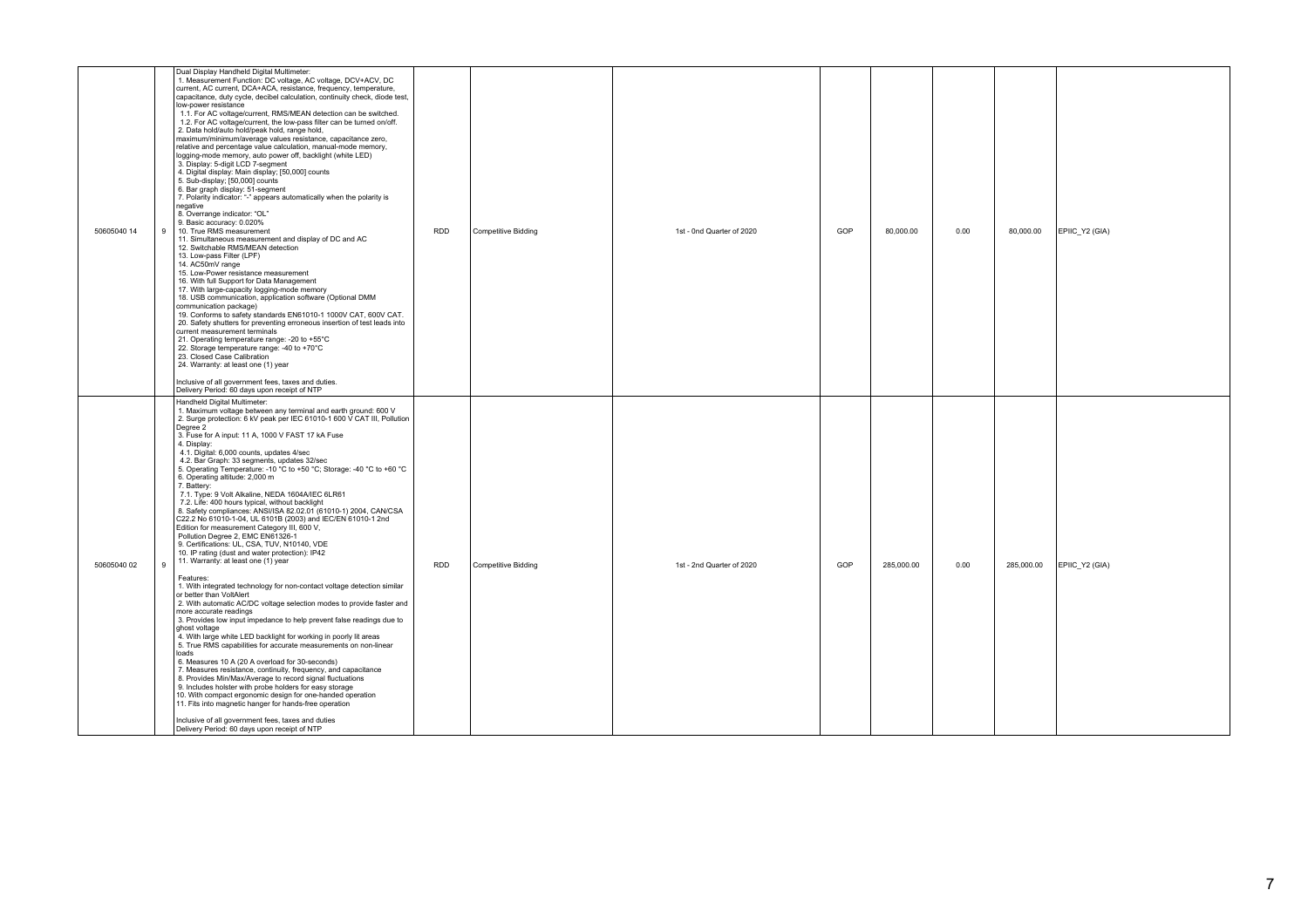| 50605040 14 | Low Noise Amplifier:<br>1. 1.4 dB NF Low Noise Amplifier<br>2. Operating from 10 MHz to 3 GHz with 34 dB Gain, 11 dBm P1dB and<br>SMA <sup>'</sup><br>3. Frequency Range: 0.01 ~ 3GHz<br>4. Small Signal Gain: 32.53 ~ 436.5dB<br>5. Gain Flatness: $\pm 0.75 \sim \pm 1$ dB<br>6. Gain Variance at OTR: 1.25dB<br>7. Output at 1 dB Compression Point: +10 ~ +11dBm<br>8. Output 3rd Intercept Point: +25dBm<br>9. Noise Figure (50 MHz to 3 GHz): 1.4 ~ 1.7dB<br>9<br>10. Input VSWR: 1.4:1 ~ 1.6:1<br>11. Output VSWR: 1.4:1 ~ 1.6:1<br>12. Reverse Isolation: 40 ~ 50dB<br>13. Operating DC Voltage: 10, 12, 15 Volts<br>14. Operating DC Current: 85, 95, 105 mA<br>15. Operating Temperature Range: -40 ~ +85°C<br>16. Warranty: at least one (1) year<br>Inclusive of all government fees, taxes and duties.<br>Delivery Period: 60 days upon receipt of NTP                                                                                                                                                                                                                                                                                                                                                                                                                                                                                                                                                                                                                                                                                                                                                                                                                                                                                                                                                                                                                                                                                                                                                                                                                                                                                                                                                                                                                                                                                                                                                                                                                                                                                                                                                                                                                                                           | <b>RDD</b> | Competitive Bidding        | 1st- 2nd Quarter of 2020  | GOP | 60,000.00  | 0.00 | 60,000.00  | EPIIC Y2 (GIA) |
|-------------|-------------------------------------------------------------------------------------------------------------------------------------------------------------------------------------------------------------------------------------------------------------------------------------------------------------------------------------------------------------------------------------------------------------------------------------------------------------------------------------------------------------------------------------------------------------------------------------------------------------------------------------------------------------------------------------------------------------------------------------------------------------------------------------------------------------------------------------------------------------------------------------------------------------------------------------------------------------------------------------------------------------------------------------------------------------------------------------------------------------------------------------------------------------------------------------------------------------------------------------------------------------------------------------------------------------------------------------------------------------------------------------------------------------------------------------------------------------------------------------------------------------------------------------------------------------------------------------------------------------------------------------------------------------------------------------------------------------------------------------------------------------------------------------------------------------------------------------------------------------------------------------------------------------------------------------------------------------------------------------------------------------------------------------------------------------------------------------------------------------------------------------------------------------------------------------------------------------------------------------------------------------------------------------------------------------------------------------------------------------------------------------------------------------------------------------------------------------------------------------------------------------------------------------------------------------------------------------------------------------------------------------------------------------------------------------------------------------------------------|------------|----------------------------|---------------------------|-----|------------|------|------------|----------------|
| 50605040 14 | Benchtop Electronic DC Load:<br>1. Single input rating<br>1.1. Voltage: 0 to 150 V<br>1.2. Current: 0 to 60 V<br>1.3. Power: 350 W<br>1.4. Minimum Operating Voltage: 1.3V (@ 60A)<br>1.5. Resistance: $350k\Omega$<br>2. CC Mode<br>2.1. Range: 0 to 6A (low range), 0 to 60A (high range)<br>2.2. Resolution: 1mA<br>2.3. Accuracy ±(0.05% + 0.05%FS)<br>2.3. Accuracy ±(0.05% + 0.05%FS)<br>2.4. Temperature Coefficient: 100ppm/°C<br>3. CV Mode<br>3.1. Range: 0 to 15V (low range), 0 to 150V (high range)<br>3.2. Resolution: 1mV (low range), 5mV (high range)<br>3.3. Resolution: 1mV (low range), 5mV (high range)<br>3.3. Accuracy $\pm (0.05\% + 0.02\%)$ (low range), $\pm (0.05\% + 0.025\%)$<br>(high range)<br>3.4. Temperature Coefficient: 50ppm/°C<br>4. CR Mode<br>4.1. Range: $0.08\Omega$ to 15 $\Omega$ (low range), 2 $\Omega$ to 15k $\Omega$ (high range)<br>4.2. Resolution: 2mA/Vsense<br>4.3. Accuracy: Vin/Rset*(0.2%) + 0.2%IFS<br>5. CP Mode<br>5.1. Range: 0 to 350W<br>5.2. Resolution: 100mW<br>6. CC Continuous Mode<br>6.1. Frequency Range: 0.001Hz to 30kHz<br>6.2. Frequency Accuracy: 0.8%<br>6.3. Frequency Resolution: ±0.5%<br>6.4. Duty Cycle Range: 5% to 95%, 1%<br>7. Slew Rate<br>7.1. CC Slew Rate: 0.001A/us to 0.5A/us (low range), 0.001A/us to<br>$5A/\mu s$ (>5V) (high range)<br>7.2. Resolution: 0.001A/ $\mu s$<br>7.3. Accuracy: 5% + 10µs<br>9 8. Current Readback<br>8.1. Range: 0 to 60A<br>8.2. Resolution: 0.1mA<br>8.3. Accuracy: ±(0.05% + 0.05%FS)<br>8.4. Temperature Coefficient: 50ppm/°C<br>9. Voltage Readback<br>9.1. Range: 0 to 150V<br>9.2. Resolution: 1mV<br>9.3. Accuracy $\pm (0.05\% + 0.02\% \text{FS})$<br>9.4. Temperature Coefficient: 20ppm/°C<br>3.1. Protection Functions: Over-current protection (OCP), over-voltage<br>protection (OVP), over-power protection (OPP), over-temperature<br>protection (OTP), as well as local / remote reverse voltage (LRV / RRV)<br>protection.<br>11. Stability:<br>11.1. Current: ±(0.01% ± 10mA)<br>11.2. Voltage: ±(0.01% ± 10mV)<br>12. Communications Interfaces<br>12.1. USB Device: Standard<br>12.2. USB Host: Standard<br>12.3, RS232: Standard<br>12.4. LAN: Standard<br>12.5. Digital I/O: Standard<br>13. AC Power Supply<br>13. AC Power Supply<br>13.1. Voltage: 230V ± 10%, 250V max., 50Hz to 60Hz, nom.<br>13.2. Power: <30VA<br>14. Environment"<br>14.1. Cooling Method: Fan<br>14.2. Operating Temperature: 0°C to 40°C<br>14.3. Storage Temperature: -40°C to 70°C<br>14.4. Humidity: 5% to 80% RH<br>14.5. Altitude: < 2,000m<br>15. Warranty: at least one (1) year<br>Inclusive of all government fees, taxes and duties<br>Delivery Period: 60 days upon receipt of NTP | <b>RDD</b> | <b>Competitive Bidding</b> | 1st - 2nd Quarter of 2020 | GOP | 180,000.00 | 0.00 | 180,000.00 | EPIIC Y2 (GIA) |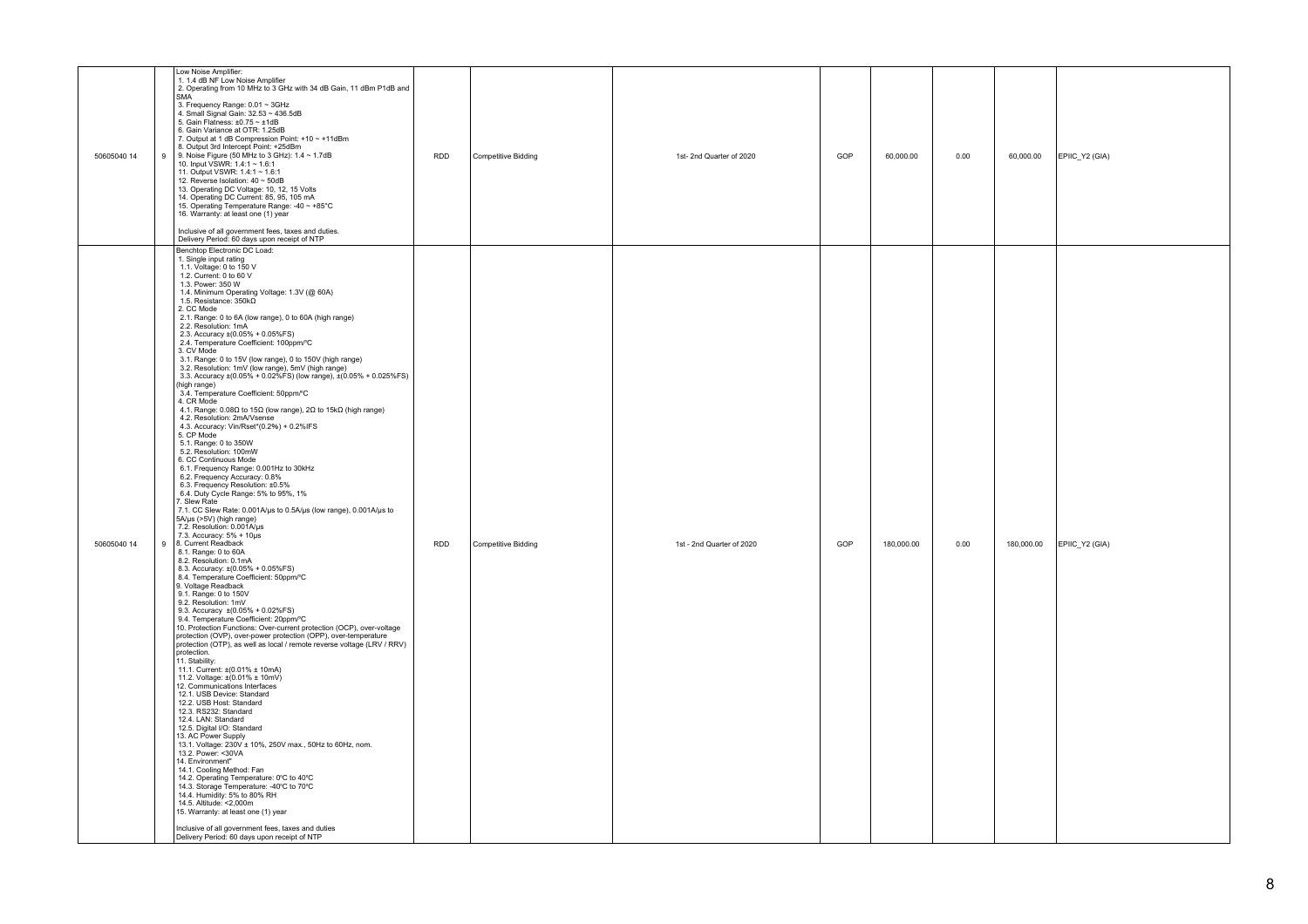| 50605040 14 | 9 | Benchtop LCR Meter:<br>1. Max Capacitance Measurement: 9999F<br>2. Max Resistance Measurement: 9.999 GQ<br>3. Max Inductance Measurement: 9999H<br>4. Type: Bench<br>5. Display Type: LCD<br>6. Power Source: Mains<br>7. Operating Temperature: 0 - 40°C<br>8. SCPI-compliant programming (can be programmed remotely via USB<br>(virtual COM), GPIB, and LAN interface using SCPI commands)<br>9. with compact 2U half-rack form factor with 4.3" color display<br>10. Warranty: at least one (1) year<br>Features:<br>1. Measurement parameters: L, C, R, Z, G, B, Y, D, Q, $\theta$ , DCR<br>2. With 0.05% best impedance accuracy<br>3. With test frequency from 20 Hz - 300 kHz and 4-digit resolution<br>4. With 0.5 Vrms and 1 Vrms selectable test levels<br>5. Adjustable measurement speed for fast readout or better accuracy<br>6. 300-point linear and logarithmic sweep function<br>7. Bin sorting function (9 primary, one secondary and one out-of-spec<br>8. Save/recall up to 100 setups (10 internal) including 1000<br>measurements and screenshots<br>Includes:<br>1. Kelvin clip test leads for 4-wire measurements<br>2. Test fixture which allows users to conveniently measure axial and<br>radial lead type components<br>Inclusive of all government fees, taxes and duties<br>Delivery Period: 60 days upon receipt of NTP<br>Cutting Blades | RDD  | Competitive Bidding             | 1st - 2nd Quarter of 2020 | GOP | 160,000.00   | 0.00         | 160,000.00 | EPIIC_Y2 (GIA)     |
|-------------|---|---------------------------------------------------------------------------------------------------------------------------------------------------------------------------------------------------------------------------------------------------------------------------------------------------------------------------------------------------------------------------------------------------------------------------------------------------------------------------------------------------------------------------------------------------------------------------------------------------------------------------------------------------------------------------------------------------------------------------------------------------------------------------------------------------------------------------------------------------------------------------------------------------------------------------------------------------------------------------------------------------------------------------------------------------------------------------------------------------------------------------------------------------------------------------------------------------------------------------------------------------------------------------------------------------------------------------------------------------------------------------|------|---------------------------------|---------------------------|-----|--------------|--------------|------------|--------------------|
| 50203990 00 | 9 | *Additional pair of cutting blades for the board                                                                                                                                                                                                                                                                                                                                                                                                                                                                                                                                                                                                                                                                                                                                                                                                                                                                                                                                                                                                                                                                                                                                                                                                                                                                                                                          | RDD  | <b>Competitive Bidding</b>      | 1st - 2nd Quarter of 2020 | GOP | 28,710.00    | 28,710.00    | 0.00       | EPIIC_Y2 (GIA)     |
| 50205030 01 | 9 | Renewal of Local Transport to Mariano Marcos State University - Batac<br>Link, 1Gbps from 06 August 2020 to 31 December 2020                                                                                                                                                                                                                                                                                                                                                                                                                                                                                                                                                                                                                                                                                                                                                                                                                                                                                                                                                                                                                                                                                                                                                                                                                                              | SSED | Renewal of WETI                 | 3rd - 4th Quarter of 2020 | GOP | 1,189,429.25 | 1,189,429.25 | 0.00       | <b>INNOVATE</b>    |
| 50205030 01 | 9 | Renewal of Local Transport to UP Los Banos Link/IRRI - Secondary,<br>1Gbps from 05 July 2020 to 31 December 2020                                                                                                                                                                                                                                                                                                                                                                                                                                                                                                                                                                                                                                                                                                                                                                                                                                                                                                                                                                                                                                                                                                                                                                                                                                                          | SSED | Renewal of WETI                 | 3rd - 4th Quarter of 2020 | GOP | 1,009,738.95 | 1,009,738.95 | 0.00       | <b>INNOVATE</b>    |
| 50205030 01 | 9 | Renewal and Downgrade of IPL Japan, from 10Gbps to 1Gbps from 31<br>May 2020 to 31 December 2020                                                                                                                                                                                                                                                                                                                                                                                                                                                                                                                                                                                                                                                                                                                                                                                                                                                                                                                                                                                                                                                                                                                                                                                                                                                                          | SSED | Renewal of WETI                 | 2nd - 4th Quarter of 2020 | GOP | 9,097,255.33 | 9,097,255.33 | 0.00       | <b>INNOVATE</b>    |
| 50205030 00 | 9 | Renewal and downgrade of Local Transport to Davao-Primary from<br>2Gbps to 1 Gbps                                                                                                                                                                                                                                                                                                                                                                                                                                                                                                                                                                                                                                                                                                                                                                                                                                                                                                                                                                                                                                                                                                                                                                                                                                                                                         | SSED | Renewal of WETI                 | 1st - 4th Quarter of 2020 | GOP | 7,170,967.74 | 7,170,967.74 | 0.00       | PEDRO              |
| 50205020 01 | 9 | Renewal of 5 of 5 Mobile Internet @ 1500.00 [1 unit (6 months) and 4<br>units (12 months)]<br>Contract Duration:<br>1.) 1 unit: 01 January 2020 - 30 June 2020<br>Computation: 1 unit x Php 1500 x 6 mos = Php 9,000.00<br>2.) 4 units: 01 January 2020 - 31 December 2020<br>Computation: 4 units x Php 1500 x 12 mos = Php 72,000.00                                                                                                                                                                                                                                                                                                                                                                                                                                                                                                                                                                                                                                                                                                                                                                                                                                                                                                                                                                                                                                    | SSED | Renewal of WETI                 | 1st - 4th Quarter of 2020 | GOP | 81,000.00    | 81,000.00    | 0.00       | <b>STATIONS</b>    |
| 50203010 01 | 9 | WIRELESS MOUSE<br>A. Features:<br>1. Automatically puts itself to sleep when not in use<br>2. On/off switch<br>3. Wireless connection up to 10m away<br>4. Without click noise<br>5. Durable build and tactile feedback                                                                                                                                                                                                                                                                                                                                                                                                                                                                                                                                                                                                                                                                                                                                                                                                                                                                                                                                                                                                                                                                                                                                                   | SSED | NP-53.9 Small Value Procurement | 2nd Quarter of 2020       | GOP | 10,000.00    | 10,000.00    | 0.00       | OPTIMIZATION (GIA) |
| 50203990 00 | 9 | SOIL MOISTURE AND TEMPERATURE SENSORS<br>A. General<br>1. Three-probe sensor<br>2. Measures the following soil parameters:<br>- moisture<br>- temperature                                                                                                                                                                                                                                                                                                                                                                                                                                                                                                                                                                                                                                                                                                                                                                                                                                                                                                                                                                                                                                                                                                                                                                                                                 | SSED | NP-53.9 Small Value Procurement | 2nd Quarter of 2020       | GOP | 660,000.00   | 660,000.00   | 0.00       | OPTIMIZATION (GIA) |
| 50203210 00 | 9 | <b>LCD MONITORS</b><br>Diagonal Viewing Size<br>59.9 cm<br>23.6 Inches (23.6-inch wide viewable image size)<br>Panel Type, Surface<br>TN, Anti-Glare with 3H hardness                                                                                                                                                                                                                                                                                                                                                                                                                                                                                                                                                                                                                                                                                                                                                                                                                                                                                                                                                                                                                                                                                                                                                                                                     | SSED | NP-53.9 Small Value Procurement | 2nd Quarter of 2020       | GOP | 107,000.00   | 107,000.00   | 0.00       | OPTIMIZATION (GIA) |
| 50203990 00 | 9 | MASS ALERTING SIRENS<br><b>GENERAL:</b><br>Type: Mono-crystalline Solar Module<br>A. Electrical Specs.<br>Peak Power: at least 25 W<br>Cell Efficiency: 14.02 % (min)                                                                                                                                                                                                                                                                                                                                                                                                                                                                                                                                                                                                                                                                                                                                                                                                                                                                                                                                                                                                                                                                                                                                                                                                     | SSED | NP-53.9 Small Value Procurement | 2nd Quarter of 2020       | GOP | 665,000.00   | 665,000.00   | 0.00       | OPTIMIZATION (GIA) |
| 50203990 00 | 9 | <b>RAIN GAUGE</b><br>Self-emptying tipping bucket, compatible with ASTI-developed<br>datalogger                                                                                                                                                                                                                                                                                                                                                                                                                                                                                                                                                                                                                                                                                                                                                                                                                                                                                                                                                                                                                                                                                                                                                                                                                                                                           | SSED | NP-53.9 Small Value Procurement | 2nd Quarter of 2020       | GOP | 600,000.00   | 600,000.00   | 0.00       | OPTIMIZATION (GIA) |
| 50203990 00 | 9 | POLO SHIRTS<br>Layout: To be provided by end-user<br>Sizes: Various sizes (XXXL, XXL, XL, L, M, S, XS) (Tokens)                                                                                                                                                                                                                                                                                                                                                                                                                                                                                                                                                                                                                                                                                                                                                                                                                                                                                                                                                                                                                                                                                                                                                                                                                                                           | SSED | NP-53.9 Small Value Procurement | 2nd Quarter of 2020       | GOP | 58,500.00    | 58,500.00    | 0.00       | OPTIMIZATION (GIA) |